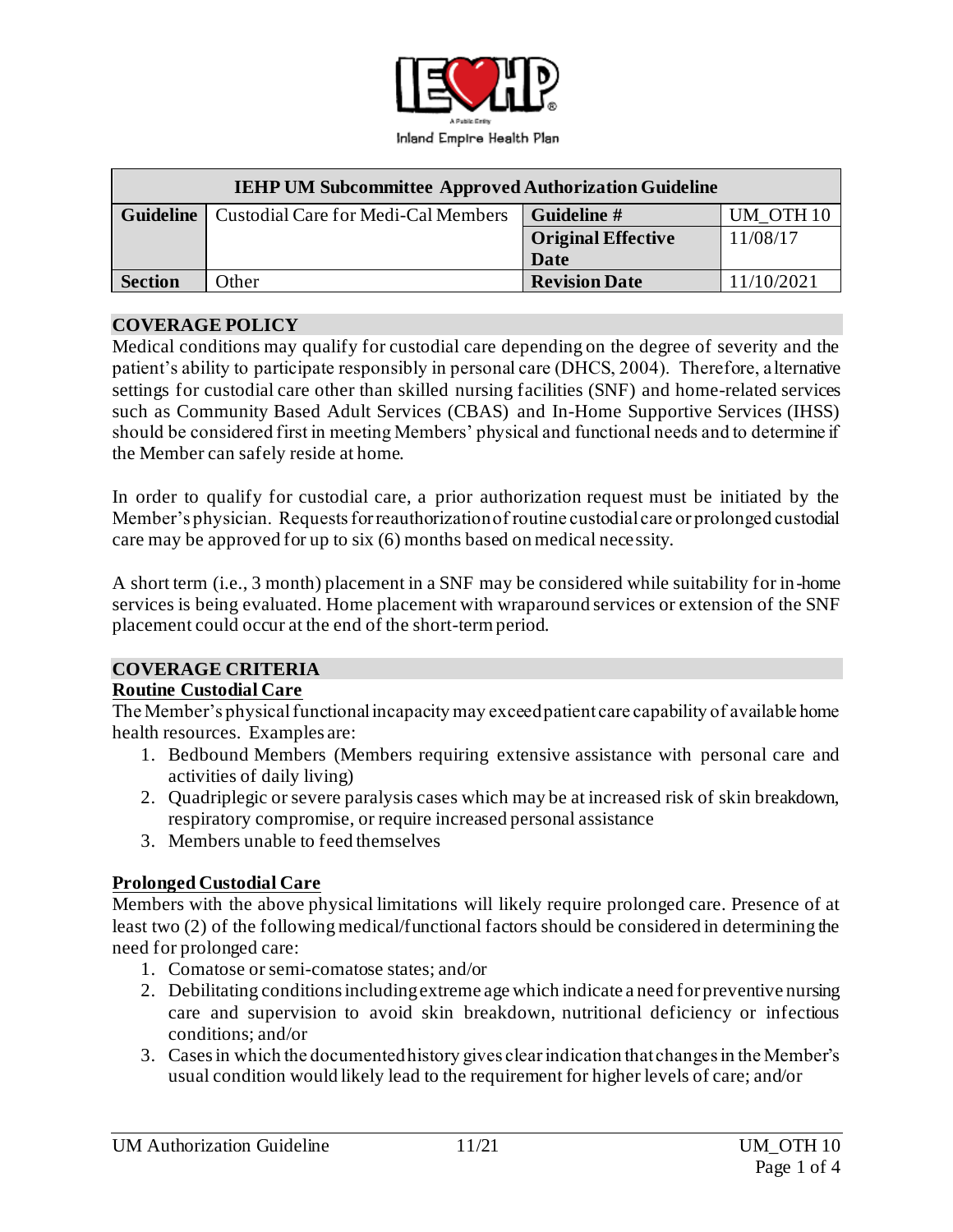4. Cases in which documented history and/or diagnosis gives clear indication of progressive incapacitation.

#### **COVERAGE LIMITATIONS AND EXCLUSIONS Mental Limitations**

Severe incapacitation by mental illness or intellectual disability may exceed patient care capability of available home health resources. Coverage in such cases for Members between 22 and 64 years of age is a carve-out to county Mental Health Services or Inland Regional Center. Members between 18 and 21 years and 65 years of age and older receive custodial care in specialized institutions for mental disease also known as IMD. Members 18 to 21 years of age and 65 years of age and older must have a conservator in order to receive custodial care in these facilities.

# **ADDITIONAL INFORMATION**

# **Scope of Custodial Care**

Services provided in custodial care include, but are not limited to the following (California Code of Regulations, Title 22 , Anthem 2020):

- 1. Basic care of chronic, stable, clean wound;
- 2. Care of an ostomy (created more than 6 months prior) requiring routine care;
- 3. Care of a tracheostomy (created more than 6 months prior) requiring no special care such as suctioning;
- 4. In-house supplies;
- 5. Management of bowel/bladder functions;
- 6. Meals (including special diets);
- 7. Assistance with activities of daily living such as feeding, ambulation, range of motion, personal/grooming care and comfort measures;
- 8. Routine Foley catheter care (i.e., no irrigation);
- 9. Social services;
- 10. Standard durable medical equipment (DME) use (e.g., wheelchairs, walkers, commodes, geriatric chairs);
- 11. Periodic turning and positioning in bed;
- 12. Prophylactic and palliative skin care;
- 13. Stable bolus feeding by nasogastric, gastrostomy or jejunostomy tube;
- 14. General supervision of exercises which have been taught to the Member and do not require skilled rehabilitation personnel for their performance such as assisted walking or passive exercises to maintain range of motion in paralyzed extremities or repetitive exercises to maintain function, improve gait or maintain strength or endurance; and
- 15.Chronic uncomplicated oral or tracheal suctioning.

# **Home-Related Services**

Community Based Adult Services (CBAS) can provide services such as physical/occupational/ speech therapy, mental health services, nutrition counseling and nursing supervision up to five days a week. Members can also receive In Home Support Services (IHSS). Depending on the need of the applicant, IHSS may provide assistance with meal preparation and clean-up, food shopping, bathing, dressing, personal care, house cleaning, assistance with medications and certain other paramedical assistance (with physician approval).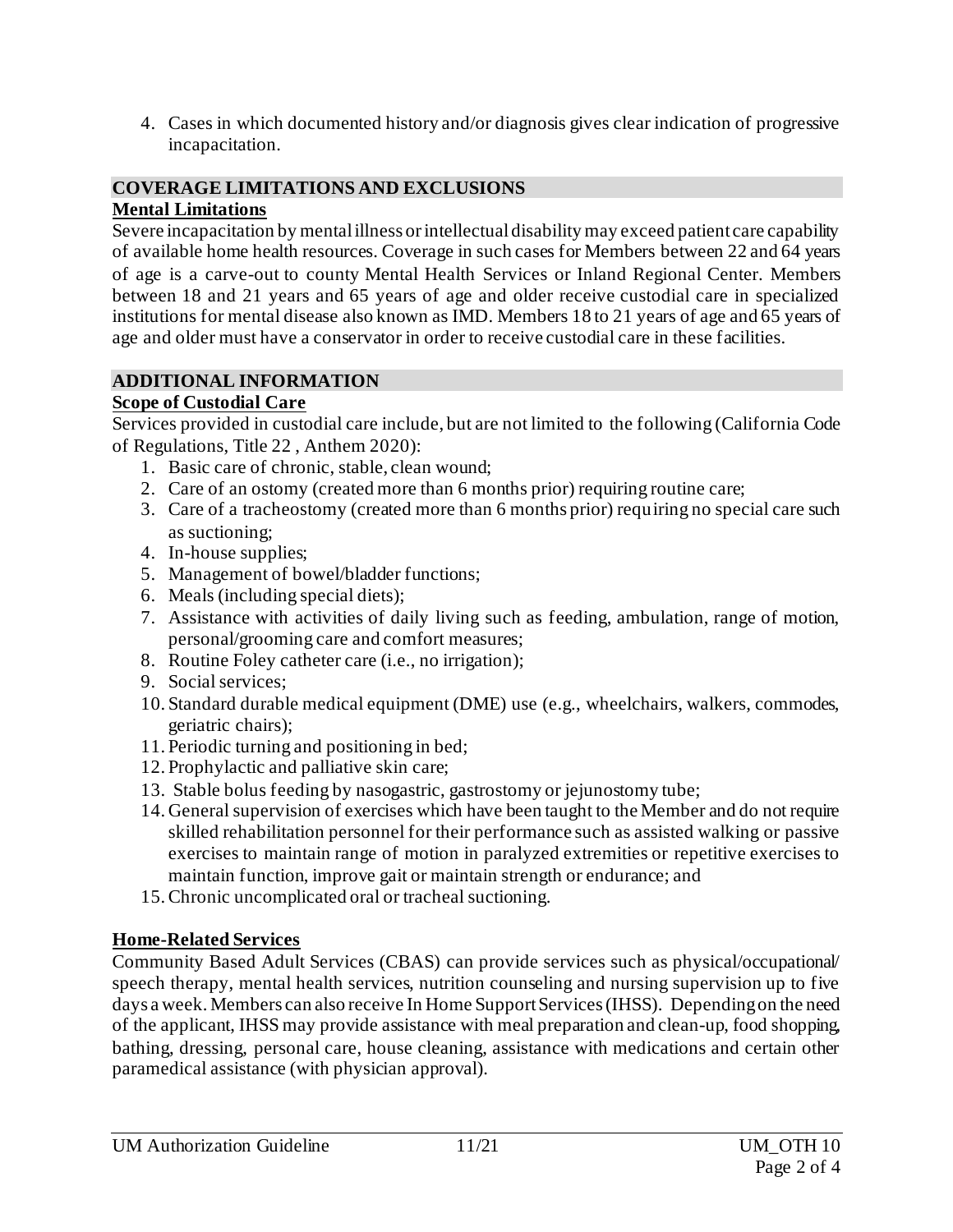### **CLINICAL/REGULATORY RESOURCE Medicare Exclusion**

Custodial care is determined on the basis of the level of care and medical supervision required. Institutional care that is below the level of care covered by a skilled nursing facility (SNF) is custodial care. Custodial care is excluded from Medicare coverage. (Medicare, 2014).

## **DEFINITION OF TERMS**

### **Custodial Care**

Custodial care serves to assist an individual in the activities of daily living (including assistance in walking, getting in and out of bed, bathing, dressing, feeding and using the toilet), preparation of special diets and supervision of medication that is usually self-administered. Custodial care is personal care that does not require the continuing attention of trained medical or paramedical personnel (Medicare, 2014).

Custodial care differs from skilled home health nursing care in that home health nursing is the provision of intermittent skilled professional services to a member in the home for the purpose of restoring and maintaining the Member's maximal level of function and health. Services are rendered in lieu of hospitalization, confinement in an extended care facility or going outside of the home for the service. Nursing services provided are not primarily for the comfort or convenience of the Member or custodial in nature (Aetna, 2021).

## **REFERENCES**

- 1. Aetna Medical Clinical Policy Bulletin 2021. 0201 Skilled Home Health Care Nursing Services. [http://www.aetna.com/cpb/medical/data/200\\_299/0201.html](http://www.aetna.com/cpb/medical/data/200_299/0201.html). Accessed November 2, 2021.
- 2. Anthem Clinical UM Guideline 2020. CG-MED-19 Custodial Care. https://www.anthem.com/dam/medpolicies/abcbs\_va/active/guidelines/gl\_pw\_a053757.ht ml. Accessed November 2, 2021.
- 3. California Code of Regulations, Title 22, Division 3, Subdivision 1, Chapter 3, Article 4, § *51335.* Skilled Nursing Facility Services.
- 4. California Department of Health Care Services (DHCS) 2004. Manual of Criteria for Medi-Cal Authorization, Chapter 7. Criteria for Long-Term Care Services. [https://www.dhcs.ca.gov/formsandpubs/publications/Documents/Medi-](https://www.dhcs.ca.gov/formsandpubs/publications/Documents/Medi-Cal_PDFs/Manual_of_Criteria.pdf)[Cal\\_PDFs/Manual\\_of\\_Criteria.pdf](https://www.dhcs.ca.gov/formsandpubs/publications/Documents/Medi-Cal_PDFs/Manual_of_Criteria.pdf). Accessed November 2, 2021.
- 5. Medicare Benefit Policy Manual. Chapter 16 General Exclusions from Coverage, revision 198, 11/6/2014. Section 110-Custodial Care. [https://www.cms.gov/Regulations-and-](https://www.cms.gov/Regulations-and-Guidance/Guidance/Manuals/Downloads/bp102c16.pdf)[Guidance/Guidance/Manuals/Downloads/bp102c16.pdf](https://www.cms.gov/Regulations-and-Guidance/Guidance/Manuals/Downloads/bp102c16.pdf). Accessed November 2, 2021.